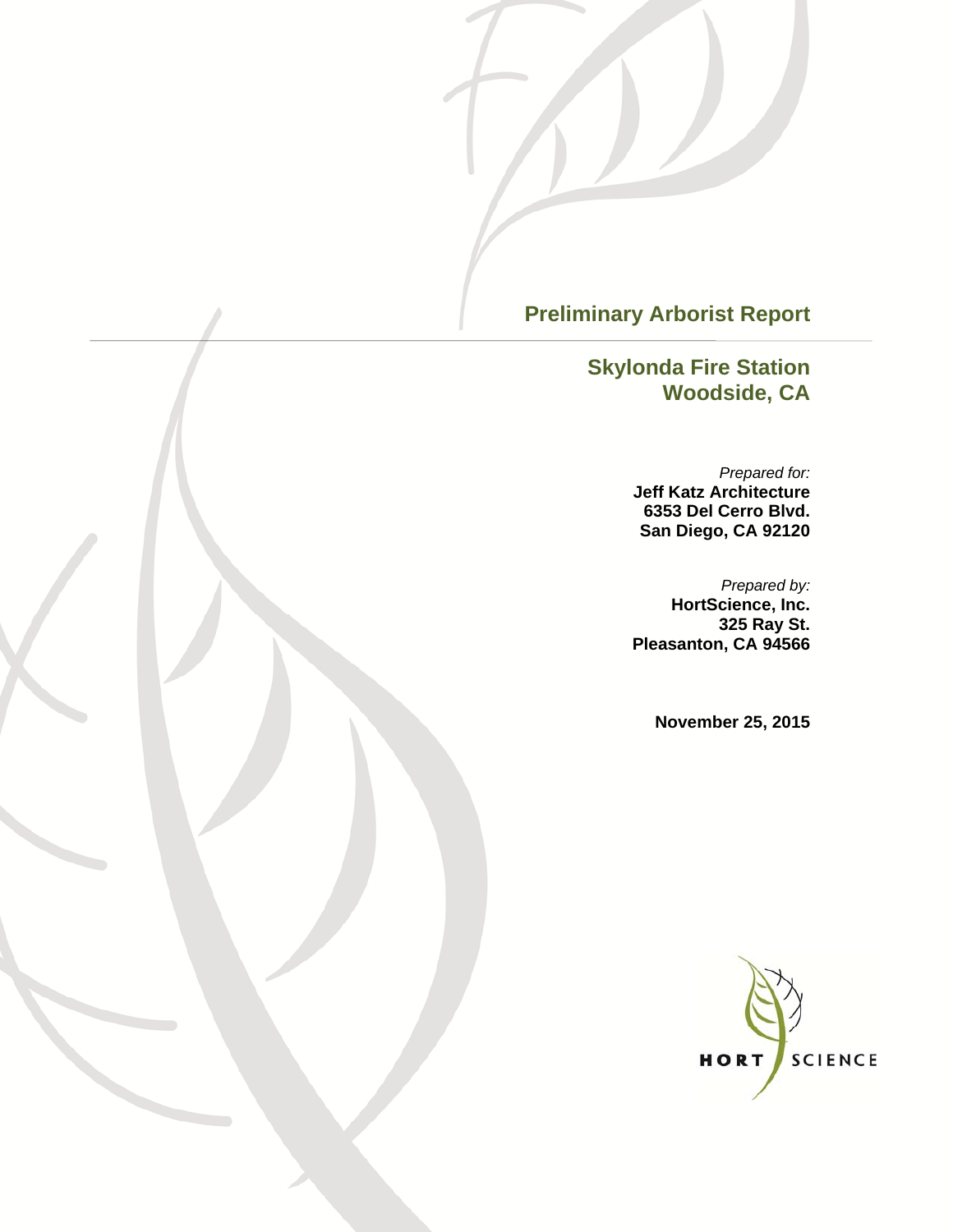## **Preliminary Arborist Report**

### **Skylonda Fire Station Woodside, CA**

### **Table of Contents**

|                                                     | Page |
|-----------------------------------------------------|------|
| Introduction and Overview                           | 1    |
| Assessment Methods                                  | 1    |
| City of Woodside Urban Tree Protection Requirements | 2    |
| Description of Trees                                | 2    |
| <b>Suitability for Preservation</b>                 | 4    |
| Evaluation of Impacts and Recommendations           | 5    |
| <b>Tree Preservation Guidelines</b>                 | 7    |
|                                                     |      |

### **List of Tables**

| Table 1. Condition ratings of trees and frequency of occurrence |    |
|-----------------------------------------------------------------|----|
| Table 2. Suitability for preservation                           | -5 |
| Table 3. Trees recommended for removal                          | 6  |

### **Exhibits**

*Tree Assessment Tree Assessment Plan*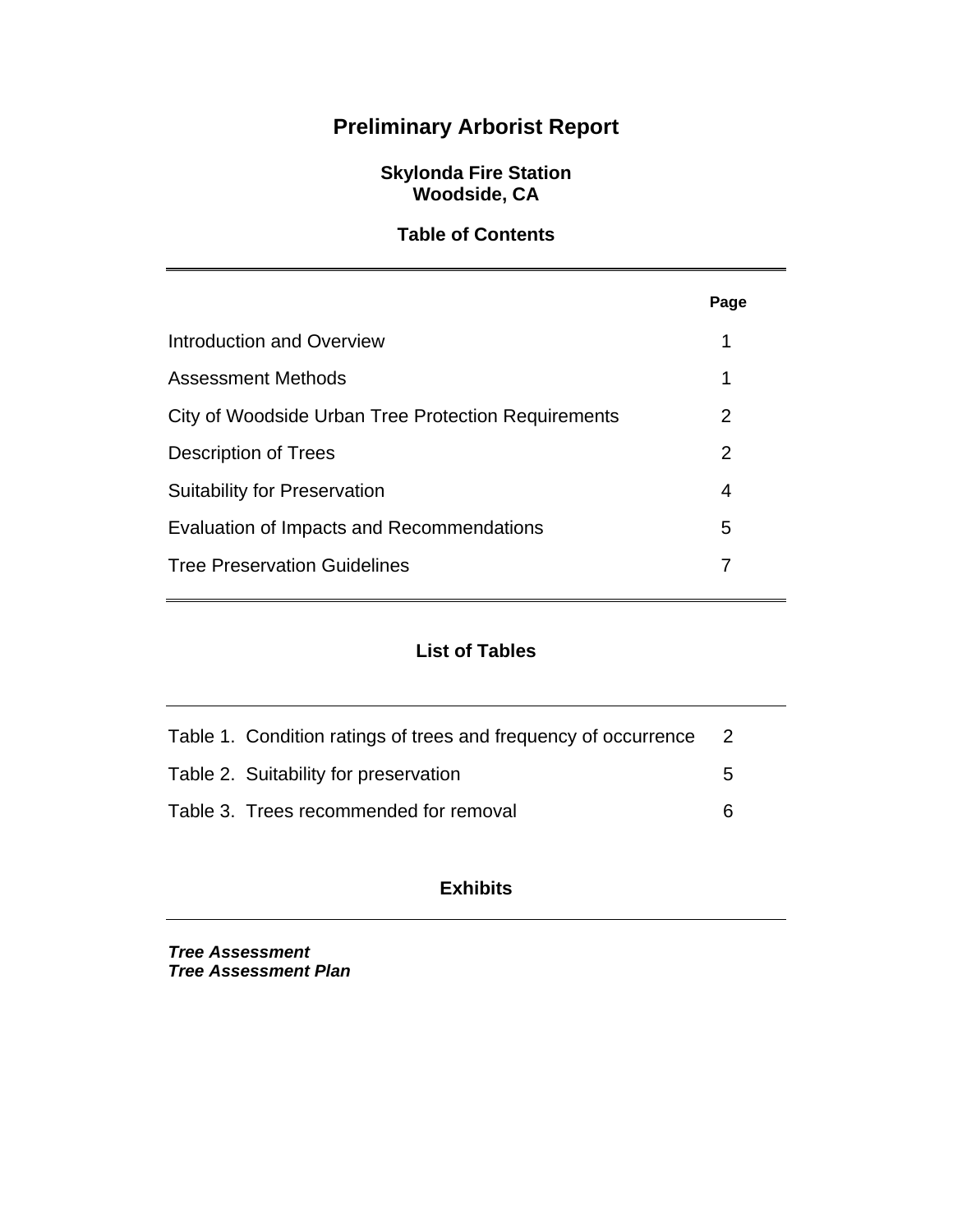### **Preliminary Arborist Report Skylonda Fire Station Woodside, CA**

#### *Introduction and Overview*

Jeff Katz Architecture is designing new structures and surroundings for the Skylonda Fire Station in Woodside, CA. The site consists of an aging fire station and barracks as well as a large apparatus building. HortScience, Inc. was asked to prepare a **Preliminary Arborist Report** for the site as part of the mitigated negative declaration.

This report provides the following information:

- 1. An evaluation of the health and structural condition of the trees within the proposed project area based on a visual inspection from the ground.
- 2. A preliminary assessment of the development impacts to the trees based on the drawings provided by the client.
- 3. Guidelines for tree preservation during the design, construction and maintenance phases of development.

#### *Assessment Methods*

Trees were assessed on November 13, 2015. The assessment included all trees within and adjacent to proposed construction areas measuring 4" and greater in diameter. The assessment procedure consisted of the following steps:

- 1. Identifying the tree as to species;
- 2. Tagging each tree with a numerically coded metal tag and recording its location on a map;
- 3. Measuring the trunk diameter at a point 54" above grade;
- 4. Evaluating the health and structural condition using a scale of  $1 5$ :
	- *5* A healthy, vigorous tree, reasonably free of signs and symptoms of disease, with good structure and form typical of the species.
	- *4* Tree with slight decline in vigor, small amount of twig dieback, minor structural defects that could be corrected.
	- *3* Tree with moderate vigor, moderate twig and small branch dieback, thinning of crown, poor leaf color, moderate structural defects that might be mitigated with regular care.
	- *2* Tree in decline, epicormic growth, extensive dieback of medium to large branches, significant structural defects that cannot be abated.
	- *1* Tree in severe decline, dieback of scaffold branches and/or trunk; most of foliage from epicormics; extensive structural defects that cannot be abated.
- 5. Rating the suitability for preservation as "high", "moderate" or "low". Suitability for preservation considers the health, age and structural condition of the tree species, and its potential to remain an asset to the site.
	- **High:** Trees with good health and structural stability that have the potential for longevity at the site.
	- *Moderate:* Trees with somewhat declining health and/or structural defects than can be abated with treatment. The tree will require more intense management and monitoring, and may have shorter life span than those in 'high' category.
		- **Low:** Trees in poor health or with significant structural defects that cannot be mitigated. Tree is expected to continue to decline, regardless of treatment. The species or individual tree may have characteristics that are undesirable for landscapes, and generally are unsuited for use areas.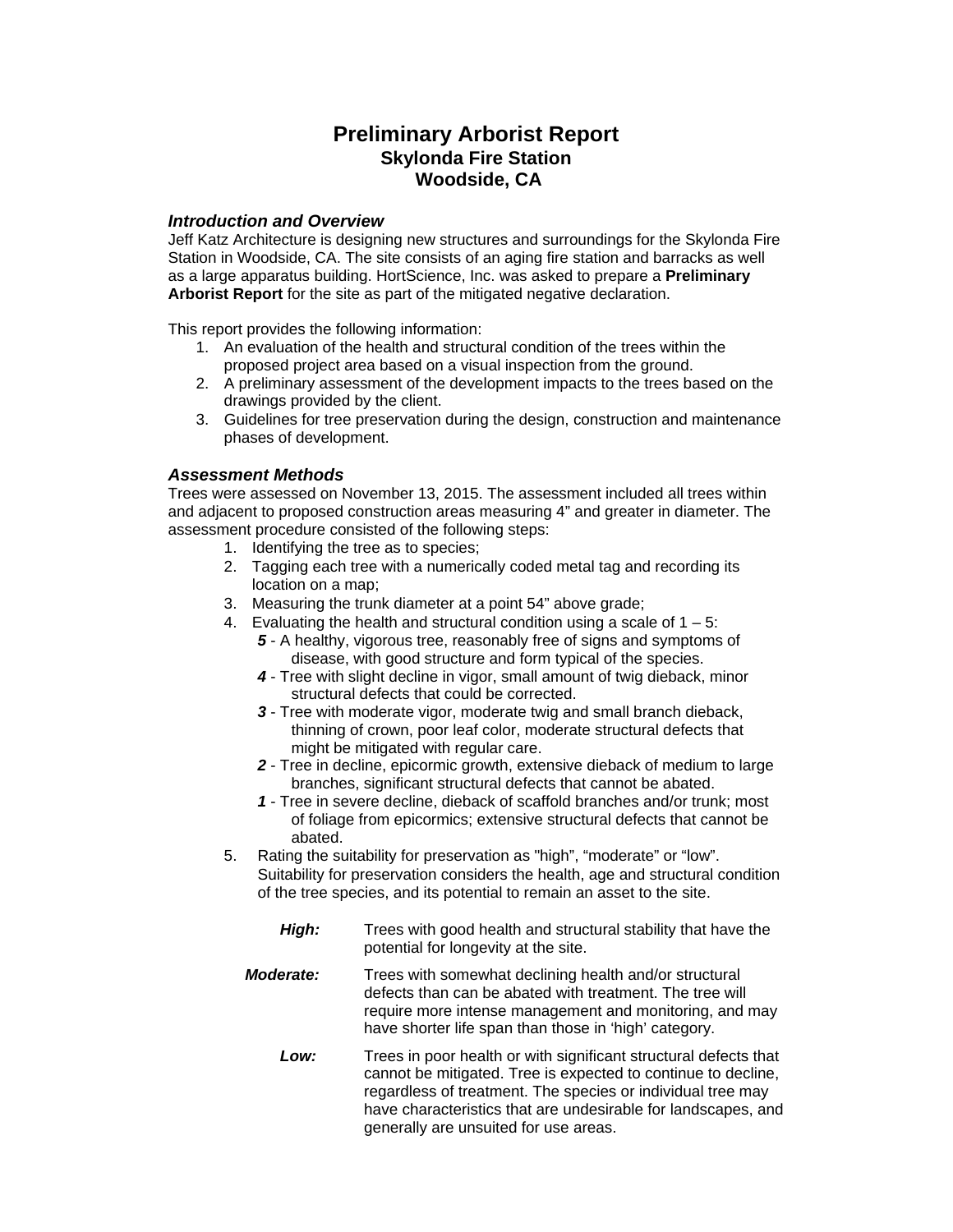#### *Description of Trees*

Ninety-two (92) trees, representing 10 species, were evaluated (Table 1). The slope between Skyline Blvd. and existing buildings was densely planted with mostly native species, including coast redwood, Douglas fir, tanoak, coast live oak, and pacific madrone. Non-native species included Norway spruce and plum. Descriptions of each tree are found in the *Tree Assessment* and locations are plotted on the *Tree*  Assessment Plan (see Exhibits).

|                    |                          | <b>Condition</b> |             |               |             |
|--------------------|--------------------------|------------------|-------------|---------------|-------------|
| <b>Common Name</b> | <b>Scientific Name</b>   | Poor<br>$(1-2)$  | Fair<br>(3) | Good<br>(4-5) | Total       |
| Pacific madrone    | Arbutus menziesii        | 4                | 6           |               | 10          |
| Incense cedar      | Calocedrus decurrens     | ۰                |             |               | 1           |
| Tanoak             | Lithocarpus densiflorus  | 1                | 4           |               | 6           |
| Norway spruce      | Picea abies              |                  | 1           |               | 1           |
| Monterey pine      | Pinus radiata            |                  |             | 2             | $\mathbf 2$ |
| Plum               | Prunus domestica         | 1                |             |               | 1           |
| Douglas fir        | Pseudotsuga menziesii    | 5                | 17          | 10            | 32          |
| Coast live oak     | Quercus agrifolia        |                  | 12          | 3             | 15          |
| Coast redwood      | Sequoia sempervirens     | 3                | 15          | 2             | 20          |
| Giant sequoia      | Sequoiadendron giganteum |                  |             | 3             | 4           |
| <b>Total</b>       |                          | 14               | 57          | 21            | 92          |
|                    |                          | 15%              | 62%         | 23%           | 100%        |

#### **Table 1. Condition ratings and frequency of occurrence of trees Skylonda Fire Station, Woodside, CA**

The most frequent species evaluated was Douglas fir, with 32 trees (35 % of the population). Trees were young to mature with trunk diameter ranging from 2 to 40 inches, and an average size of 18 inches. Younger trees with trunks from 2 to18 inches were mostly in good (9 trees) and fair (8) condition; mature trees with trunk diameters from 21 to 40 inches were mostly in fair (9) and poor (4) condition. Trees in good condition had



crowns. Trees in poor condition (5 trees) had thin crowns and branch dieback throughout their crowns. Douglas fir #80 was in fair condition with a

significant lean north (Photo 1). The upper portion of the crown had corrected and was growing in a vertical orientation.

> **Photo 1**: Tree #80 was mature in development with a significant lean from a previous partial failure at the base (inset). The tree had been growing this way for a long time, as evidenced by the top half of the tree that was growing in an upright direction.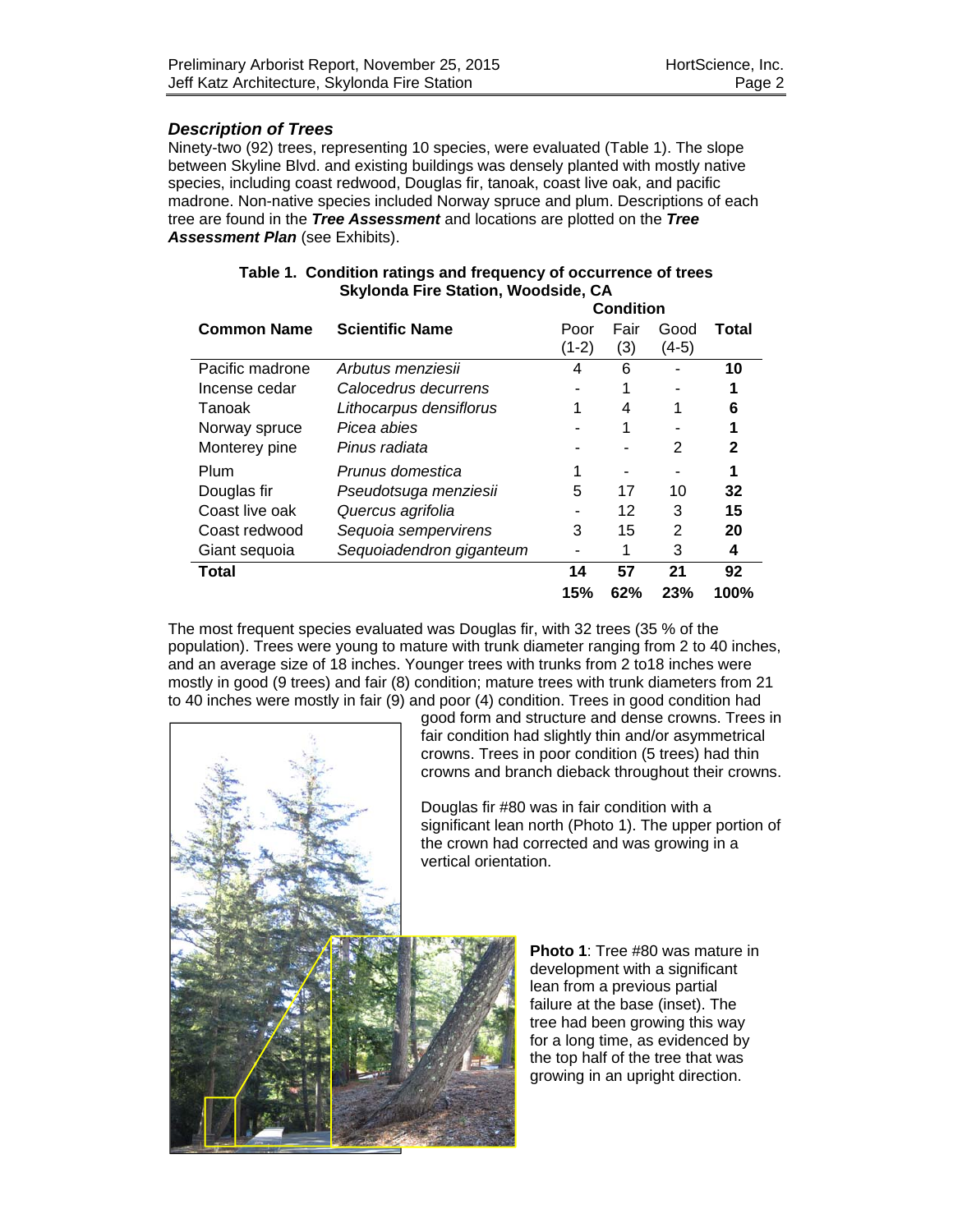The second most common species was coast redwood with 20 trees (22%). The average trunk size of single-trunk trees was 34 inches, with the largest tree having a 70-inch diameter trunk and the smallest tree a 4-inch trunk. Five trees had codominant or multiple trunks (Photo 2). A majority of coast redwoods (15 trees) were in fair condition with slightly thin crowns due to drought stress. Several trees had been significantly pruned on one side due to overhead utilities, including #31, 37, 55, and 66; trees #55 and 63 were completely branchless on one side. Only two trees were in good condition: #83 and 88 (44" and 19", respectively). Three trees were in poor condition with very thin crowns and poor structure.

Fifteen (15) coast live oaks (16%) were evaluated at the site. Trees were young to mature, with trunk diameters from 6 to 31 inches. The average size for single-trunk trees was 14 inches. Most trees (12 trees) were in fair condition with fair form and structure; three trees were in good condition with dense crowns and good form. The two largest oaks  $-$  #22 (27") and 42 (31") – were located adjacent to the drive aisle and were surrounded by asphalt. Both trees were in fair condition with fair structure and moderate vigor. On tree #22, a *Ganoderma* conk (fruiting body of decay fungus) was located on the stump of a removed stem, an indication of internal decay (Photo 3). Tree #42 had multiple trunk wounds and good form.



**Photo 2** (left)**:** Tree #82 had two trunks (55" and 40") arising from near the base of the tree. The tree was in fair condition with a slightly thin crown.



**Photo 3**: Tree #22 had a high crown, and a large fungal conk located at the attachment between the trunk and removed stem.

Ten (10) Pacific madrones (11%) were evaluated at the site. Trees were in fair (6 trees) and poor (4 trees) condition and ranged from 4 to 13 inches in diameter. Most trees had poor form and small crowns, and many had been topped for overhead utilities.

The remaining species were represented by six or fewer trees and included the following:

- Six tanoaks one good, four fair, and one in poor condition;
- Four giant sequoias in good (3 trees) and fair condition;
- Two Monterey pines in good condition;
- One each of incense cedar and Norway spruce in fair condition;
- One plum in poor condition.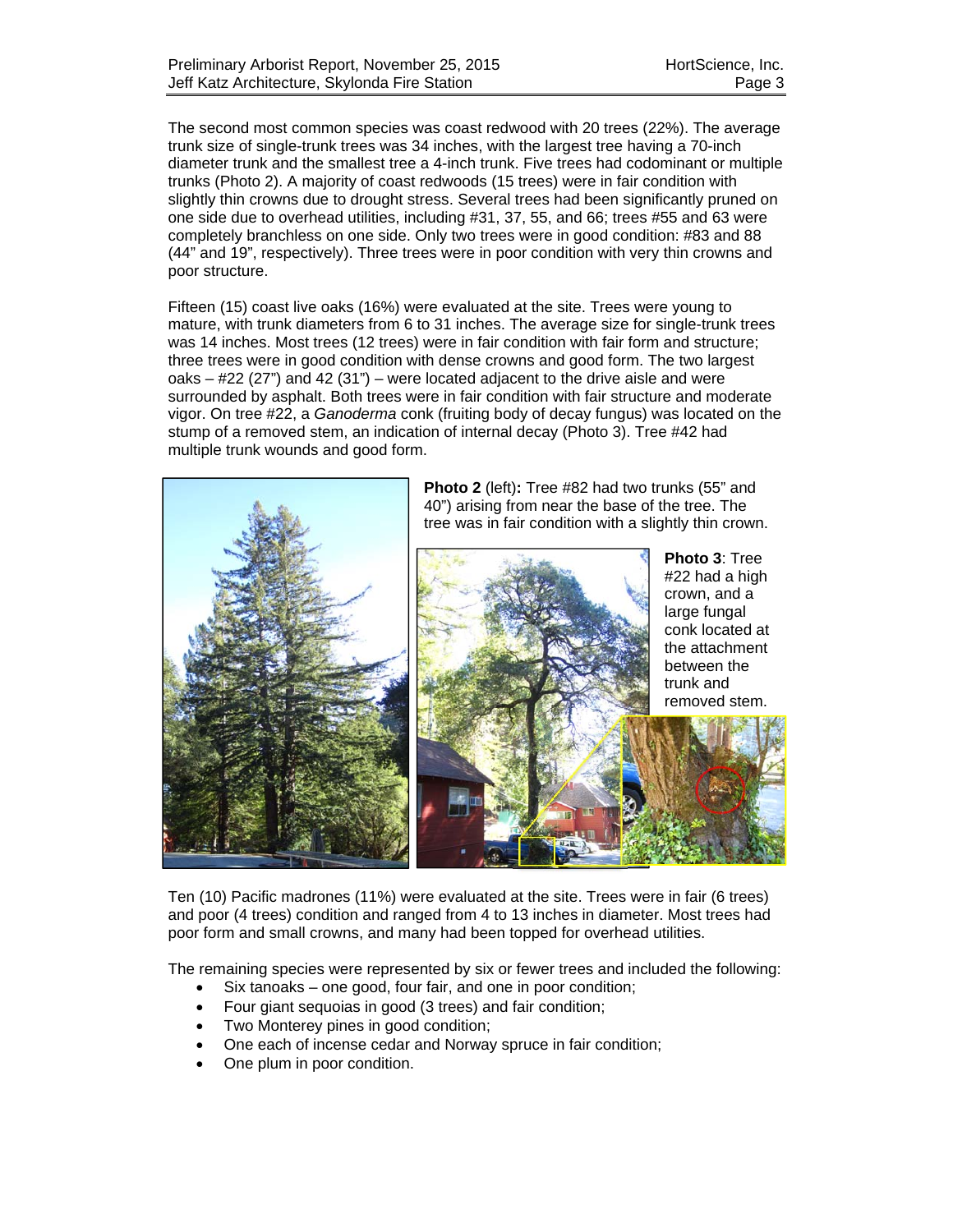#### *Suitability for Preservation*

Before evaluating the impacts that will occur during development, it is important to consider the quality of the tree resource itself, and the potential for individual trees to function well over an extended length of time. Trees that are preserved on development sites must be carefully selected to provide greater assurance they survive development impacts, adapt to a new environment, and perform well in the landscape.

Our goal is to identify trees that have the potential for long-term health, structural stability and longevity. Evaluation of suitability for preservation considers several factors:

#### **Tree health**

 Healthy, vigorous trees are better able to tolerate impacts such as root injury, demolition of existing structures, changes in soil grade and moisture, and soil compaction than are non-vigorous trees.

#### **Structural integrity**

 Trees with significant amounts of wood decay and other structural defects that cannot be corrected are likely to fail. Such trees should not be preserved in areas where damage to people or property is likely. Coast live oak #22, with a fungal fruiting body at the base of the trunk, has a higher than average probability for failure.

#### **Species response**

 There is a wide variation in the response of individual species to construction impacts and changes in the environment. In general, coast redwood is relatively tolerant of construction impacts and site changes while Monterey pine is relatively sensitive.

#### **Tree age and longevity**

 Old trees, while having significant emotional and aesthetic appeal, have limited physiological capacity to adjust to an altered environment. Young trees are better able to generate new tissue and respond to change.

#### **Invasiveness**

Species that spread across a site and displace desired vegetation are not always appropriate for retention. This is particularly true when indigenous species are displaced. The California Invasive Plant Inventory Database (http://www.calipc.org/paf/) lists species identified as being invasive. Woodside is part of the Central West Floristic Province. None of the trees evaluated at the fire station were considered invasive.

Each tree was rated for suitability for preservation based upon its age, health, structural condition and ability to safely coexist within a development environment. Table 2 (next page) provides a summary of suitability ratings. Suitability ratings for individual trees are provided in the *Tree Assessment* (see attachments).

We consider trees with high suitability for preservation to be the best candidates for preservation. We do not recommend retention of trees with low suitability for preservation in areas where people or property will be present. Retention of trees with moderate suitability for preservation depends upon the intensity of proposed site changes.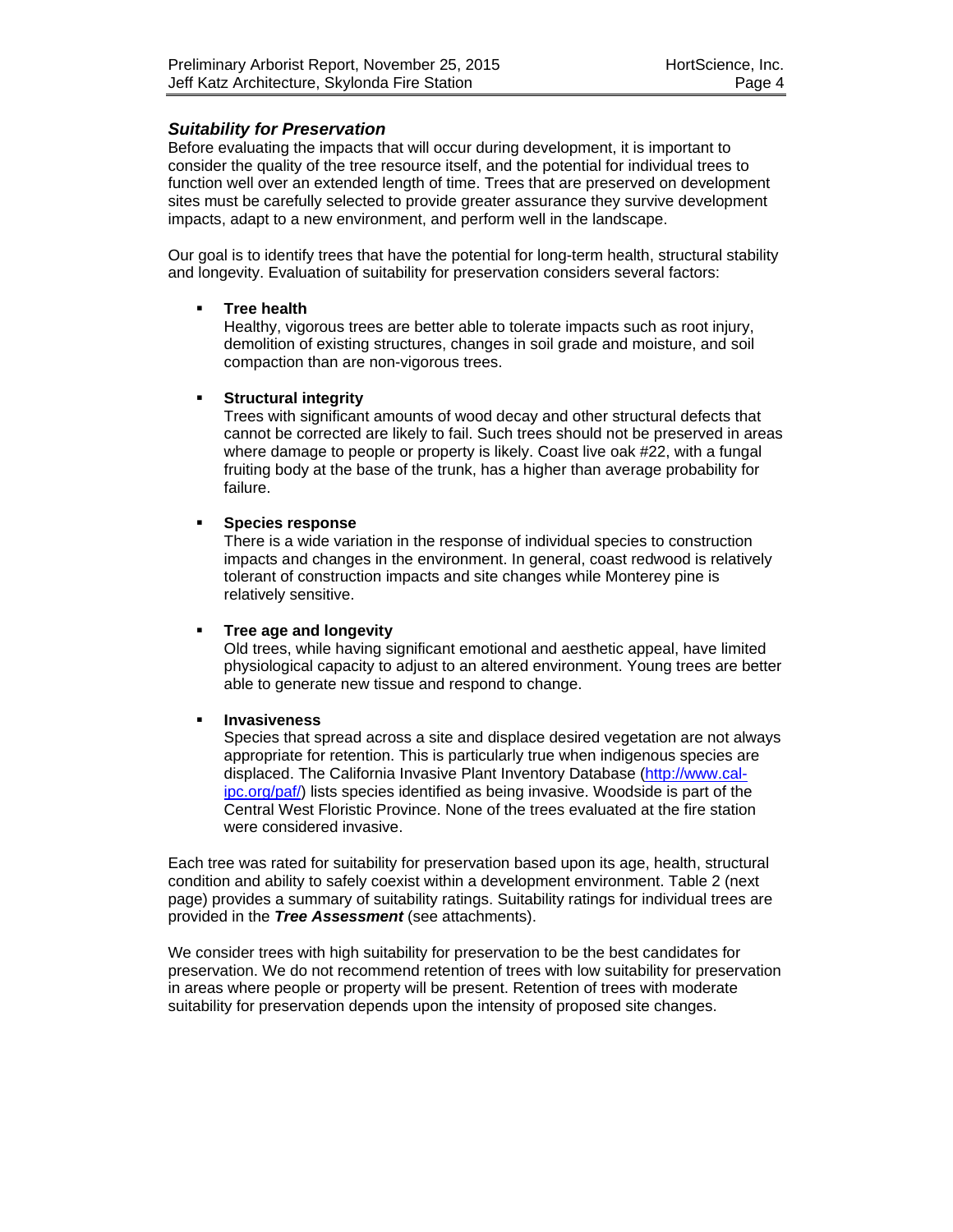#### **Table 2: Tree suitability for preservation Skylonda Fire Station, Woodside, CA**

- **High** These are trees with good health and structural stability that have the potential for longevity at the site. Twelve (12) trees were of high suitability for preservation, including four Douglas firs, three giant sequoias, two each of coast live oak and coast redwood, and one tanoak.
- **Moderate** Trees in this category have fair health and/or structural defects that may be abated with treatment. These trees require more intense management and monitoring, and may have shorter life-spans than those in the 'high' category. Fifty (50) trees evaluated at the site were included in this category, including 21 Douglas firs, 14 coast redwoods, eight coast live oaks, two each of Monterey pine and tanoak, and one each of incense cedar, Norway spruce, and Pacific madrone.
	- **Low** Trees in this category are in poor health or have significant defects in structure that cannot be abated with treatment. These trees can be expected to decline regardless of management. The species or individual tree may possess either characteristics that are undesirable in landscape settings or be unsuited for use areas. Thirty (30) trees were of low suitability for preservation, including nine Pacific madrones, seven Douglas firs, five coast live oaks, four coast redwoods, three tanoaks, and one each of giant sequoia and plum.

#### *Preliminary Evaluation of Impacts and Recommendations*

Appropriate tree retention develops a practical match between the location and intensity of construction activities and the quality and health of trees. The *Tree Assessment* was the reference point for tree health and condition. I referred to the Grading Plan (11/4/15) provided by the client to estimate the impacts to trees from the proposed changes. Plans are in the preliminary stage, therefore the following tree protection guidelines can only be considered preliminary. In order for HortScience, Inc. to provide specific tree protection guidelines, the client must provide finalized site plans including grading, utility, and landscape information.

The plan proposes to demolish existing structures and construct new buildings for the fire station; construct a new driveway leading directly from Skylonda Blvd. to the apparatus building; and improve existing or construct new onsite infrastructure such as repaving, constructing retaining walls, and installing new utilities. Surveyed trunk locations were included on plans.

The most significant impacts to trees would be associated with construction of the new buildings and the driveway to Skyline Blvd. In those areas, trees would be directly impacted by construction activities and cannot be retained.

Trees adjacent to construction will experience root loss during excavation for and construction of curbs, retaining walls, filtration areas, and utilities. Impacts to trees include the following.

 Coast redwood #31 will experience root impacts or loss with construction of the 8" modified curb proposed 8' from the tree. Following excavation procedures in the *Tree Preservation Guidelines* (page 7) can reduce damage to roots.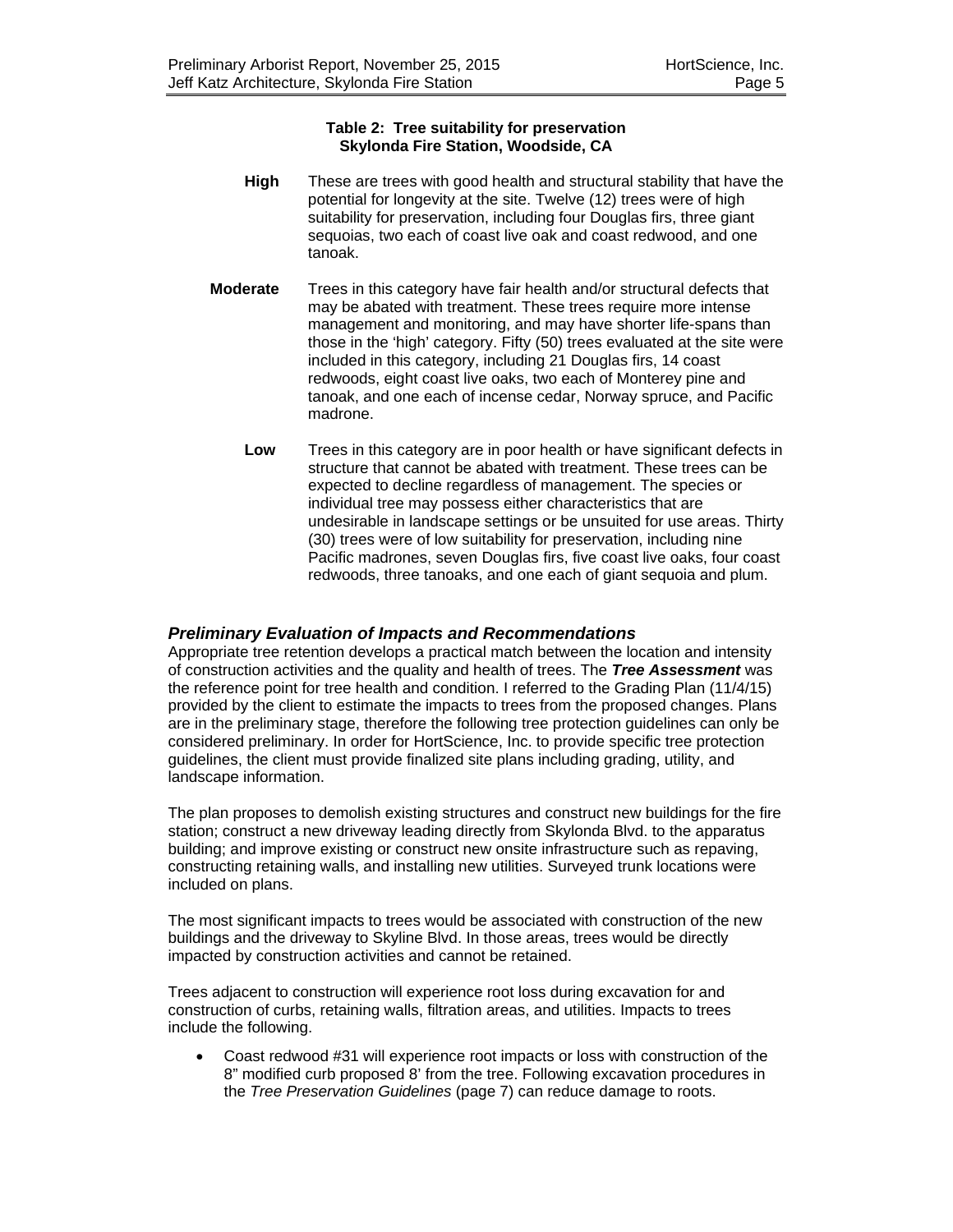- Similarly, Pacific madrone #28, located within 5' of the driveway will experience root impacts; however, because this tree is smaller, fewer and smaller roots will be affected.
- Douglas firs #74, 75, 80, and 81 roots will be impacted by excavation for nearby curb and gutter.
- Excavation/installation of a septic leach field will impact roots of Douglas firs #77 and 78.
- A retaining wall proposed for the south side of the driveway from Alice's Restaurant will impact 70" coast redwood #92 and coast live oaks along the driveway. In particular, construction of the continuous footing will likely sever significant roots of tree #92. I recommend carefully excavating within 10 of trees to locate significant roots to be preserved and installing a non-continuous footing around these trees to preserve roots.

Many trees within the densely planted area south of Skyline Blvd. will not be impacted by construction activities, and, while some are in poor condition or have low suitability for preservation, the trees are in a low-use area and will be retained.

A storm drain is proposed below the slope on which five Douglas firs are growing (#48- 52). The slope is unstable, and trenching may further destabilize the slope. If a retaining wall is built to support the slope, then these trees must be removed. However, slopestabilization is not in the scope of work, so trees #48-52 will be retained for the time being.

Douglas fir #80 has a significant but corrected lean north. If the tree were to fail at the base, I estimate the existing apparatus building is within the fall zone. The vertical orientation of the upper portion of the tree indicates the tree developed with the lean and the lean has been present for some time. I do not believe tree failure is imminent; however, a tree with a significant lean has a higher likelihood of failure than one that is growing upright. The decision as to how much risk is acceptable at the site can only be made by the property owners. For the purpose of this report, I recommend preservation of tree #80 unless owners decide otherwise.

Based on my evaluation of the plans, 10 trees are recommended for removal (Table 3).

| Tree # | <b>Species</b>  | <b>Diameter</b> | <b>Reason for removal</b>              |
|--------|-----------------|-----------------|----------------------------------------|
| 19     | Coast redwood   | 21              | Grading; new retaining wall N. of tree |
| 21     | Douglas fir     | 6               | Within new parking lot                 |
| 22     | Coast live oak  | 27              | Within new filtration area             |
| 23     | Douglas fir     | 15              | Within new driveway to Skyline Blvd.   |
| 24     | Pacific madrone | 11              | Within new driveway to Skyline Blvd.   |
| 25     | Tanoak          | 14              | Within new driveway to Skyline Blvd.   |
| 26     | Pacific madrone | 5               | Within new driveway to Skyline Blvd.   |
| 27     | Pacific madrone | 10              | Within new driveway to Skyline Blvd.   |
| 42     | Coast live oak  | 31              | Within new driveway to apparatus bay   |
| 89     | Plum            | 10              | In decline                             |

#### **Table 3: Trees recommended for removal Skylonda Fire Station, Woodside, CA**

Of the trees recommended for removal, only Douglas firs #21 and 23 were in good condition; the remaining trees were in fair (4 trees) and poor (4 trees) conditions. Eightytwo (82) trees were identified for preservation.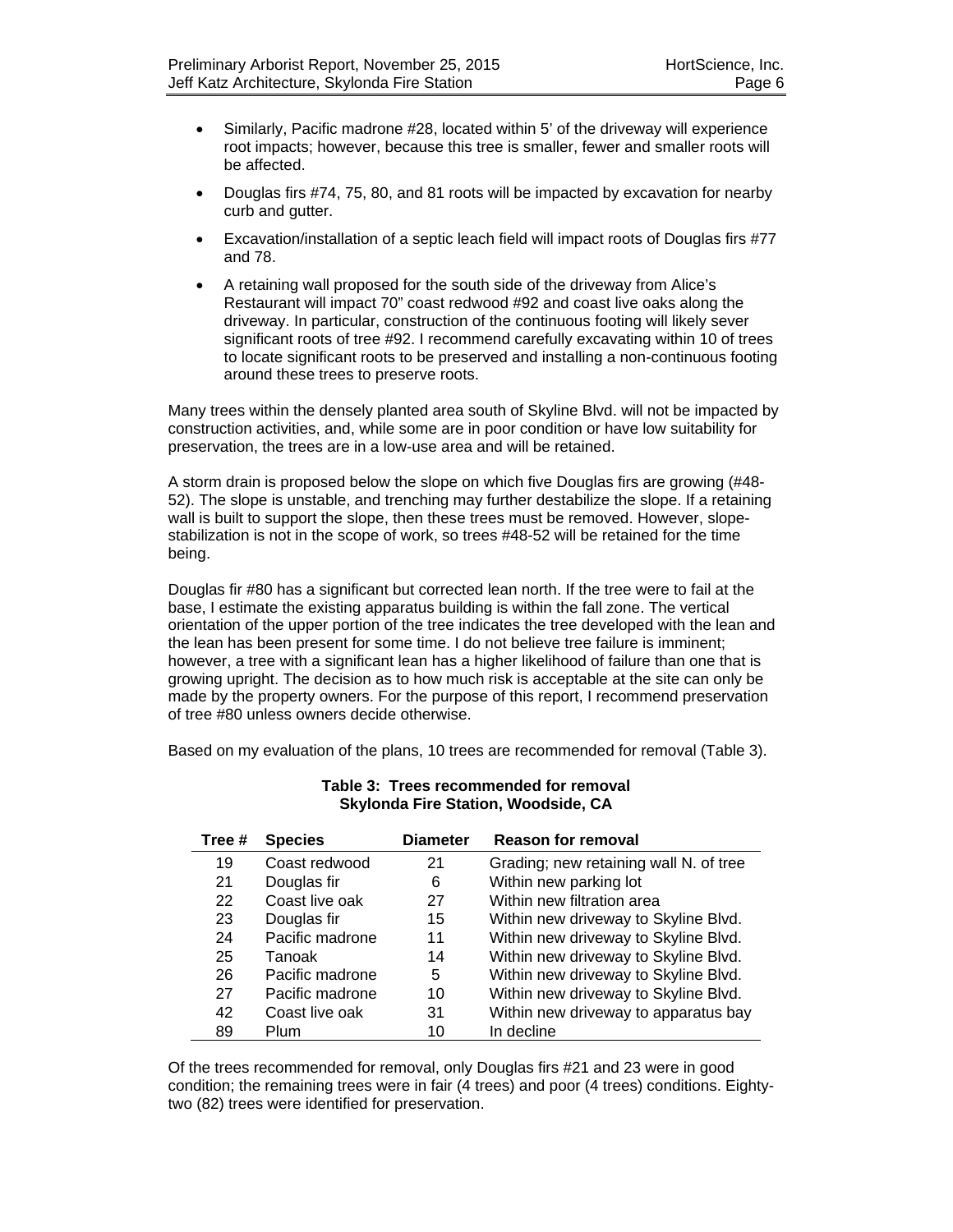Protecting trees prior to demolition and during construction will be critical. Tree protection instructions are located in the **Tree Preservation Guidelines**.

#### *Tree Preservation Guidelines*

The goal of tree preservation is not merely tree survival during development but maintenance of tree health and beauty for many years. Impacts can be minimized by coordinating any construction activities inside the **TREE PROTECTION ZONE**.

The following recommendations will help reduce impacts to trees from development and maintain and improve their health and vitality through the clearing, grading and construction phases.

#### **Design recommendations**

- 1. Design the septic leach field so excavation occurs no closer than 10' of trees #74 and 75. To maintain this distance, underground structures may need to be 12 or more feet from trees to account for excavation limits.
- 2. Anticipate constructing a non-continuous footing near tree #92 and coast live oaks for the retaining wall proposed south of the driveway from Alice's Restaurant.
- 3. Any plan changes affecting trees should be reviewed by the Consulting Arborist with regard to tree impacts. These include, but are not limited to, improvement plans, utility and drainage plans, grading plans, landscape and irrigation plans and demolition plans.
- 4. A **TREE PROTECTION ZONE** shall be established around trees to be preserved. No grading, excavation, construction or storage of materials shall occur within that zone. For design purposes, the **TPZ** shall extend to the dripline, or, where hardscape is present, to the edge of concrete/asphalt.
- 5. **Tree Preservation Guidelines**, prepared by the Consulting Arborist, should be included on all plans.
- 6. Underground services including utilities, sub-drains, water or sewer shall be routed around the **TREE PROTECTION ZONE**. Where encroachment cannot be avoided, special construction techniques such as hand digging or tunneling under roots shall be employed where necessary to minimize root injury.
- 7. Irrigation systems must be designed so that no trenching will occur within the **TREE PROTECTION ZONE**.

#### **Pre-construction treatments and recommendations**

- 1. The demolition contractor shall meet with the Consulting Arborist before beginning work to discuss work procedures and tree protection.
- 2. Fence trees identified for preservation to completely enclose the **TREE PROTECTION ZONE** prior to demolition, grubbing, or grading. Multiple of trees can be grouped together. The goal is to prevent soil compaction from vehicles, machinery, and materials storage, and to prevent damage to trunks and branches from incidental contact.
- 3. Fences shall be 6 ft. chain link or equivalent as approved by the Town of Woodside. Fences are to remain until all construction is completed.
- 4. Trees to be preserved may require pruning to provide construction clearance. All pruning shall be completed by a Certified Arborist or Tree Worker. Pruning shall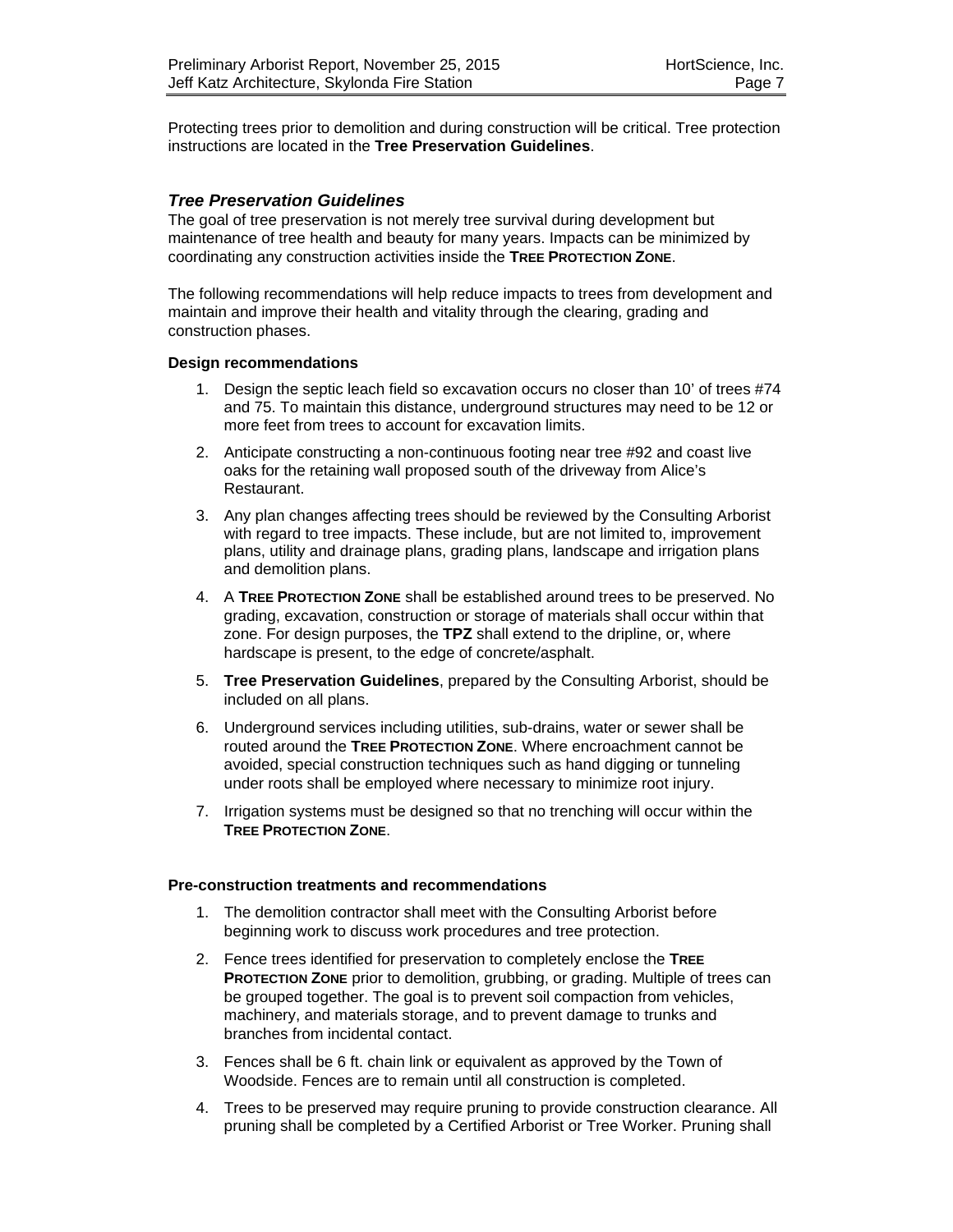adhere to the latest edition of the ANSI Z133 and A300 standards as well as the *Best Management Practices -- Tree Pruning* published by the International Society of Arboriculture.

5. Structures and underground features to be removed within the **TREE PROTECTION ZONE** shall use the smallest equipment, and operate from outside the **TREE PROTECTION ZONE**. The consultant shall be on-site during all operations within the **TREE PROTECTION ZONE** to monitor demolition activity.

#### **Recommendations for tree protection during construction**

- 1. Prior to beginning work, the contractors working in the vicinity of trees to be preserved are required to meet with the Consulting Arborist at the site to review all work procedures, access routes, storage areas and tree protection measures.
- 2. Fences are to remain until all site work has been completed. Fences may not be relocated or removed without permission from/discussion with the Consulting Arborist.
- 3. Any demolition or excavation within the **TPZ** or other work that is expected to encounter tree roots should be approved and monitored by the Consulting Arborist.
- 4. Equipment used to excavate within the TPZ shall be located outside **TREE PROTECTION ZONES** and work parallel to trees roots to avoid tearing roots. Any roots requiring removal shall be pruned and not torn.
- 5. Roots shall be cut by manually digging a trench and cutting exposed roots with a sharp saw. The Consulting Arborist will identify where root pruning is required.
- 6. Exposed roots shall be covered by burlap and kept moist to avoid desiccation.
- 7. If injury should occur to any tree during construction, it should be evaluated as soon as possible by the Consulting Arborist so that appropriate treatments can be applied.
- 8. Any additional tree pruning needed for clearance during construction must be performed by a Certified Arborist or Certified Tree Worker and not by construction personnel.

#### **Maintenance of impacted trees**

Trees preserved at the Skylonda Fire Station will experience a physical environment different from that pre-development. As a result, tree health and structural stability should be monitored. In particular, coast redwoods that experience root loss, such as #31 and 92, will require supplemental irrigation for a minimum of two years after project completion.

Occasional pruning, fertilization, mulch, pest management, replanting and irrigation may be required. In addition, provisions for monitoring both tree health and structural stability following construction must be made a priority. As trees age, the likelihood of branches or entire trees failing will increase. Therefore, annual inspection for hazard potential is recommended.

If you have any questions regarding my observations or recommendations, please contact me.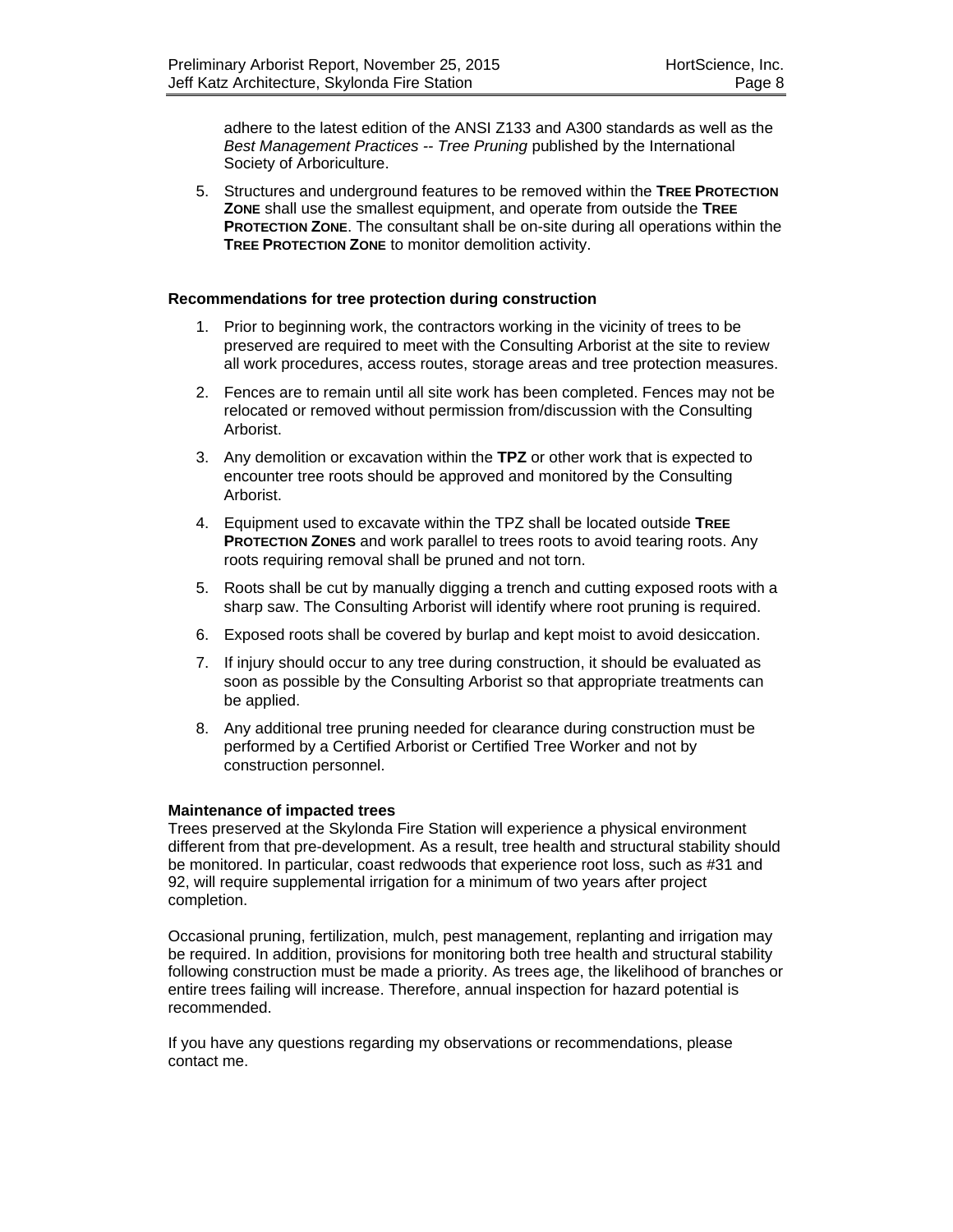**HortScience, Inc.** 

Deanne Echlund

Deanne Ecklund ISA Certified Arborist WE9067-A

**Exhibits:** *Tree Assessment Tree Assessment Plan*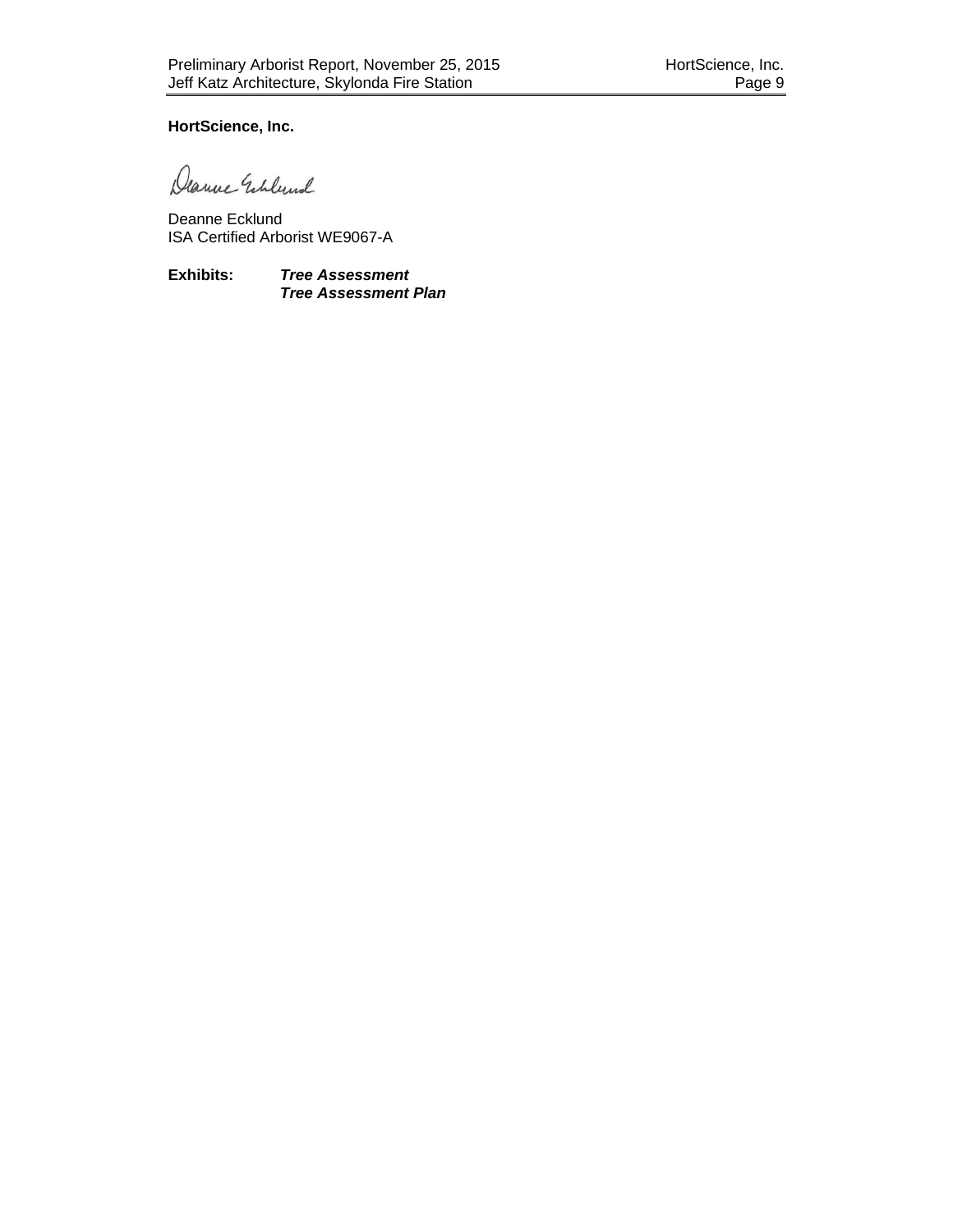

**Tree Assessment Tree Assessment Plan**

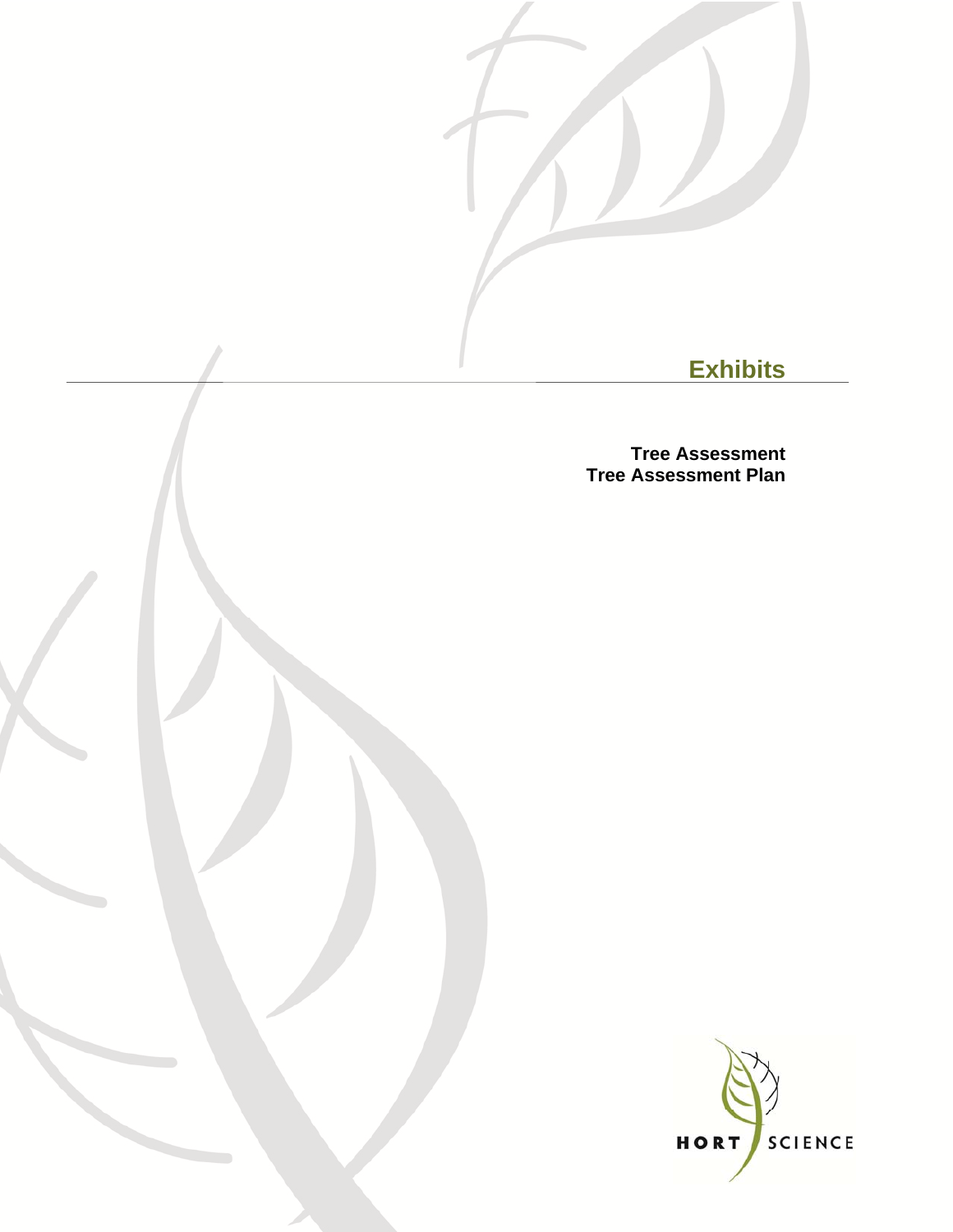**Skylonda Fire Station Woodside, CA**



|                | <b>Tree No. Species</b> | <b>Trunk</b><br><b>Diameter</b><br>(in.) | <b>Condition</b><br>$1 = poor$<br>5=excellent | <b>Suitability for</b><br><b>Preservation</b> | <b>Comments</b>                                                                                                  |
|----------------|-------------------------|------------------------------------------|-----------------------------------------------|-----------------------------------------------|------------------------------------------------------------------------------------------------------------------|
| 1              | Coast live oak          | 10                                       | 4                                             | High                                          | Codominant trunks at 5'; high, narrow crown; dense crown.                                                        |
| $\overline{2}$ | Coast live oak          | 16                                       | 3                                             | Moderate                                      | Partial failure at base; corrected lean east; asymmetrical crown; branches lower<br>on south.                    |
| 3              | Norway spruce           | 26                                       | 3                                             | Moderate                                      | Good form and structure; thin crown; lower branch dieback.                                                       |
| 4              | Coast live oak          | 8                                        | 3                                             | Low                                           | Codominant trunks at 6'; topped for overhead utilities; asymmetrical crown south.                                |
| 5              | Coast live oak          | 7,7,5                                    | 3                                             | Low                                           | Multiple trunks at base; south stem leans south; beneath overhead utilities;<br>slightly thin crown.             |
| 6              | Coast live oak          | 15,8                                     | 3                                             | Low                                           | Codominant trunks at base and 4'; fair form and structure; topped for overhead<br>utilities.                     |
| 7              | Coast redwood           | 35                                       | 3                                             | Moderate                                      | Thinning crown; one-sided form due to adjacent tree #8; raised for overhead<br>utilities.                        |
| 8              | Douglas fir             | 40                                       | 3                                             | Moderate                                      | Slightly thin crown; no branches on south to 60'.                                                                |
| 9              | Douglas fir             | 7                                        | 4                                             | High                                          | Good form and structure; crowded by adjacent trees; good young tree.                                             |
| 10             | Douglas fir             | 10                                       | 4                                             | High                                          | Good form and structure; crowded by adjacent trees; good young tree.                                             |
| 11             | Tanoak                  | 7                                        | 4                                             | High                                          | Crook in trunk; good form; dense crown.                                                                          |
| 12             | Coast live oak          | 9,7                                      | 4                                             | Moderate                                      | Codominant trunks at 1'; asymmetrical form; crowded by tree to north; dense<br>crown.                            |
| 13             | Coast live oak          | 8                                        | 4                                             | High                                          | Crooks in trunk; good form; dense crown.                                                                         |
| 14             | Giant sequoia           | 75                                       | 4                                             | High                                          | Good form and structure; slightly thin crown; lower branch dieback.                                              |
| 15             | Coast redwood           | $\overline{7}$                           | 2                                             | Low                                           | Thin crown; top 4' dead.                                                                                         |
| 16             | Incense cedar           | 36                                       | 3                                             | Moderate                                      | Small high crown; no branches on south to 50'.                                                                   |
| 17             | Giant sequoia           | 70                                       | 4                                             | High                                          | Good form and structure; dense crown; raised on south for overhead utilities.                                    |
| 18             | Douglas fir             | $\overline{7}$                           | 4                                             | Moderate                                      | Good form and structure; good young tree; beneath canopy of #17.                                                 |
| 19             | Coast redwood           | 21                                       | $\overline{c}$                                | Low                                           | Very thin crown; few branches on north.                                                                          |
| 20             | Coast redwood           | 45                                       | 3                                             | Moderate                                      | Good form and structure; slightly thin crown; at southeast corner of Office and<br>edge of walkway.              |
| 21             | Douglas fir             | 6                                        | 4                                             | High                                          | Slight bend in lower trunk; good form and structure; dense crown; near elect.<br>cabinet.                        |
| 22             | Coast live oak          | 27                                       | 3                                             | Moderate                                      | Surrounded by asphalt; codominant stem removed at 4'; decay/Ganoderma on<br>stump and at attachment; high crown. |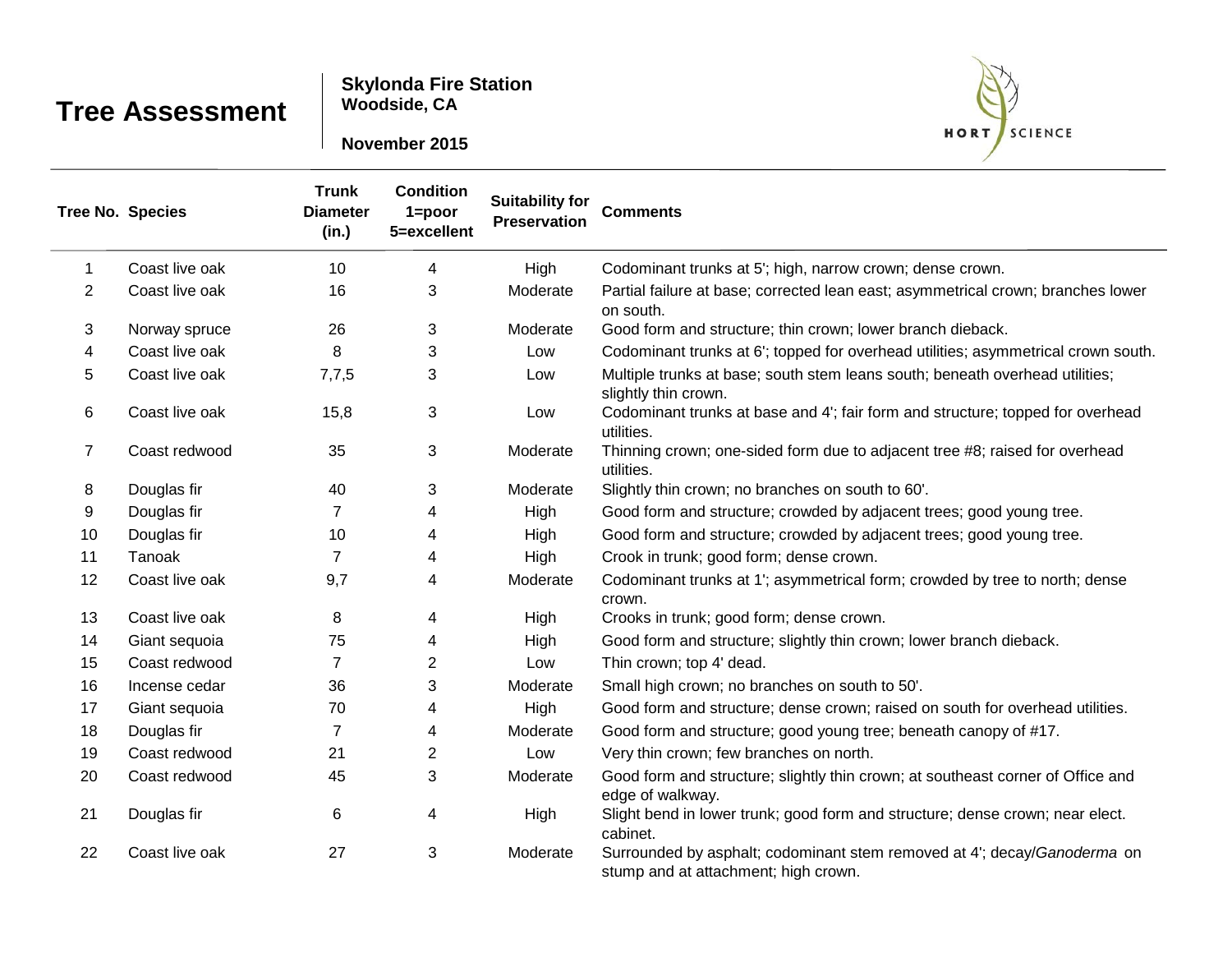**Skylonda Fire Station Woodside, CA**



|    | <b>Tree No. Species</b> | <b>Trunk</b><br><b>Diameter</b><br>(in.) | <b>Condition</b><br>$1 = poor$<br>5=excellent | <b>Suitability for</b><br><b>Preservation</b> | <b>Comments</b>                                                                                                       |
|----|-------------------------|------------------------------------------|-----------------------------------------------|-----------------------------------------------|-----------------------------------------------------------------------------------------------------------------------|
| 23 | Douglas fir             | 15                                       | 4                                             | Moderate                                      | Dense crown; crowded form.                                                                                            |
| 24 | Pacific madrone         | 11                                       | 3                                             | Low                                           | Removed stem and cavities at base; poor form and structure; high, thin crown.                                         |
| 25 | Tanoak                  | 14                                       | 3                                             | Low                                           | Corrected lean north; dense crown; topped for overhead utilities.                                                     |
| 26 | Pacific madrone         | 5                                        | $\overline{2}$                                | Low                                           | Topped for overhead utilities; small crown.                                                                           |
| 27 | Pacific madrone         | 10                                       | $\overline{2}$                                | Low                                           | Topped for overhead utilities; small crown.                                                                           |
| 28 | Pacific madrone         | 13                                       | 3                                             | Low                                           | Significant lean north over Skyline; base outside of dripline; slightly thin crown;<br>twig dieback.                  |
| 29 | Douglas fir             | $\overline{c}$                           | 4                                             | Moderate                                      | Good form and structure; good young tree; beneath communication lines.                                                |
| 30 | Pacific madrone         | 11                                       | $\overline{2}$                                | Low                                           | Topped for overhead utilities; one-sided form.                                                                        |
| 31 | Coast redwood           | 47,27                                    | 3                                             | Moderate                                      | Codominant trunks at 3' and at 8'; 3 trunks; thin crown; no branches on north to<br>60'; south of overhead utilities. |
| 32 | Pacific madrone         | 13                                       | 3                                             | Low                                           | Stem removed at base; decay in stump; small, high crown; bent top.                                                    |
| 33 | Tanoak                  | 12,10                                    | 3                                             | Moderate                                      | Codominant trunks at base; wound on 12" stem from 4' to 10'; dense crown;<br>asymmetrical form.                       |
| 34 | Coast redwood           | 60                                       | 3                                             | Moderate                                      | Codominant trunks at 7'; slightly thin crown.                                                                         |
| 35 | Pacific madrone         | 4                                        | $\overline{2}$                                | Low                                           | Twisted form; small crown; beneath overhead utilities.                                                                |
| 36 | Coast live oak          | 12                                       | 3                                             | Moderate                                      | Crown bows north over Skyline; dense crown.                                                                           |
| 37 | Coast redwood           | 13                                       | 3                                             | Moderate                                      | Thin crown; pruned on south for overhead utilities.                                                                   |
| 38 | Coast redwood           | 9                                        | $\mathbf 2$                                   | Low                                           | Lost central leader; slightly thin crown.                                                                             |
| 39 | Coast redwood           | 18,16                                    | $\ensuremath{\mathsf{3}}$                     | Moderate                                      | Codominant trunks at base; slightly thin crown.                                                                       |
| 40 | Pacific madrone         | 11                                       | 3                                             | Low                                           | Twisted trunk; poor form.                                                                                             |
| 41 | Coast redwood           | 40                                       | 3                                             | Moderate                                      | Good form and structure; slightly thin crown.                                                                         |
| 42 | Coast live oak          | 31                                       | 3                                             | Moderate                                      | Surrounded by asphalt; trunk wounds with good response growth; rib on north<br>side of trunk; good form.              |
| 43 | Tanoak                  | 8                                        | $\mathbf{3}$                                  | Moderate                                      | Trunk fissures; wound at 2'; dense crown; some dieback.                                                               |
| 44 | Tanoak                  | 11,9                                     | $\overline{2}$                                | Low                                           | Codominant trunks at base; 9" stem dead; trunk fissures; Annulohypoxylon on<br>trunk.                                 |
| 45 | Pacific madrone         | 20,13                                    | 3                                             | Moderate                                      | Codominant trunks at base and 6'; cavity at base of 20" stem; fair form; slightly<br>thin crown.                      |
| 46 | Coast redwood           | 34,25,21                                 | 3                                             | Moderate                                      | Codominant trunks at base and 2'; slightly thin crown; lower branch dieback.                                          |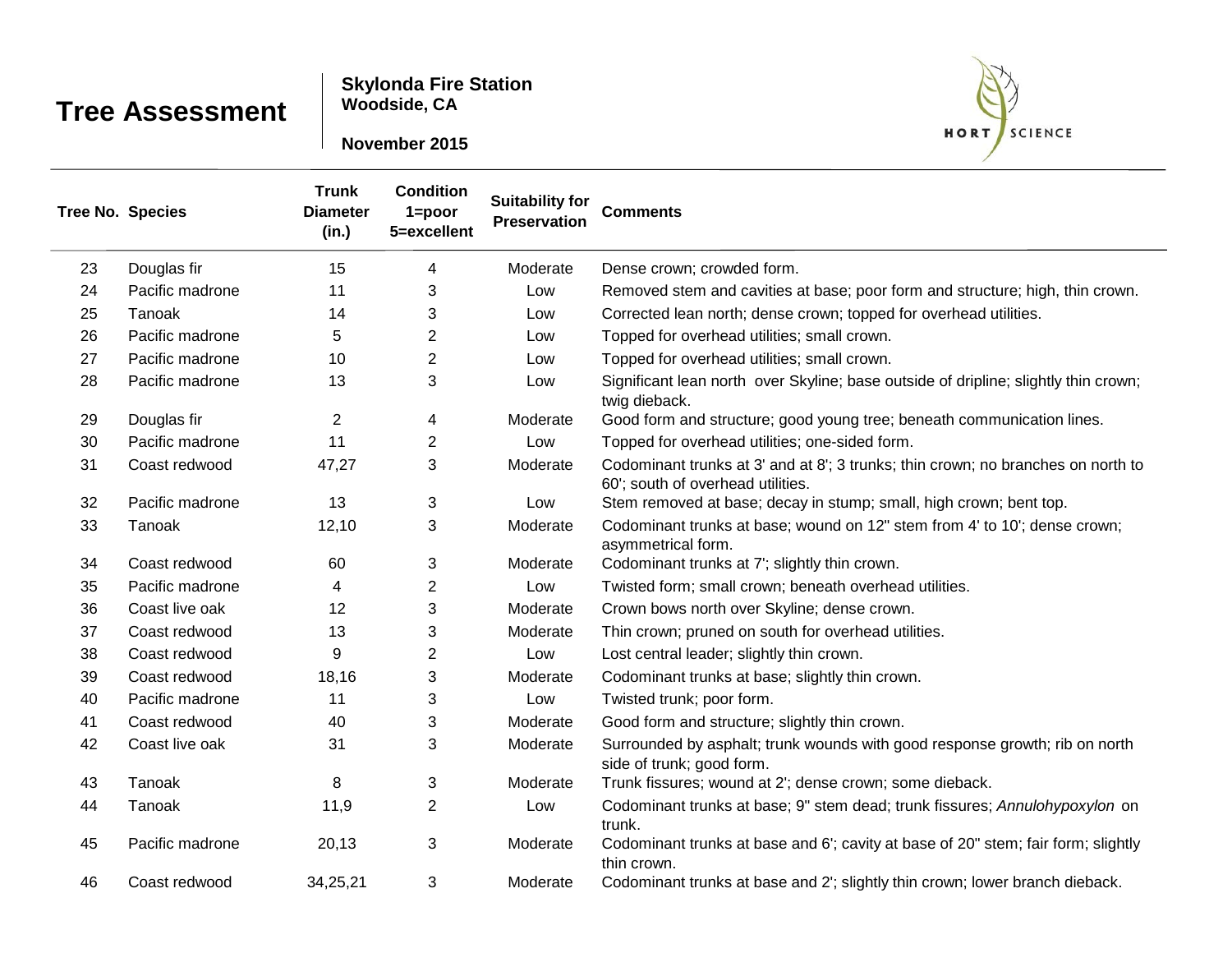**Skylonda Fire Station Woodside, CA**



|    | <b>Tree No. Species</b> | <b>Trunk</b><br><b>Diameter</b><br>(in.) | <b>Condition</b><br>$1 = poor$<br>5=excellent | <b>Suitability for</b><br><b>Preservation</b> | <b>Comments</b>                                                                                                                                                                            |
|----|-------------------------|------------------------------------------|-----------------------------------------------|-----------------------------------------------|--------------------------------------------------------------------------------------------------------------------------------------------------------------------------------------------|
| 47 | Pacific madrone         | 18,11                                    | 3                                             | Low                                           | Codominant trunks at base; 11" stem topped for overhead utilities; trunk wound<br>on 18" stem with good response growth; leans northeast; base outside of dripline;<br>lower limb dieback. |
| 48 | Douglas fir             | 21                                       | $\overline{c}$                                | Low                                           | Thin crown; lower branch dieback; gas tank south of base.                                                                                                                                  |
| 49 | Douglas fir             | 23                                       | $\ensuremath{\mathsf{3}}$                     | Moderate                                      | Slightly thin crown; good form and structure.                                                                                                                                              |
| 50 | Douglas fir             | 14                                       | 3                                             | Moderate                                      | Slightly thin crown; good form and structure.                                                                                                                                              |
| 51 | Douglas fir             | 24                                       | $\ensuremath{\mathsf{3}}$                     | Moderate                                      | Small slightly thin crown; crowded by adjacent trees; tree #52 leans into crown.                                                                                                           |
| 52 | Douglas fir             | 22                                       | $\overline{c}$                                | Low                                           | Soil failure on west; base outside of dripline; leans east into tree #51.                                                                                                                  |
| 53 | Tanoak                  | 11,9                                     | 3                                             | Low                                           | Codominant trunks at 2' with narrow attachment; dense crown; topped for<br>overhead utilities.                                                                                             |
| 54 | Douglas fir             | 6                                        | 3                                             | Moderate                                      | Good form and structure; slightly thin crown.                                                                                                                                              |
| 55 | Coast redwood           | 65                                       | 3                                             | Low                                           | Codominant trunks at 7'; third stem removed at 7'; pruned on north for Utilities; no<br>branches on north; thin crown.                                                                     |
| 56 | Douglas fir             | 13                                       | 3                                             | Moderate                                      | Asymmetrical crown; dense crown.                                                                                                                                                           |
| 57 | Coast redwood           | 0,28,17,16,15                            | 3                                             | Moderate                                      | Multiple attachments at base; thin crown; lower branch dieback.                                                                                                                            |
| 58 | Douglas fir             | 16                                       | 3                                             | Moderate                                      | Good form and structure; thin crown.                                                                                                                                                       |
| 59 | Douglas fir             | 24                                       | 3                                             | Moderate                                      | Good form and structure; slightly thin crown.                                                                                                                                              |
| 60 | Coast redwood           | 4                                        | 3                                             | Moderate                                      | Good form and structure; slightly chlorotic.                                                                                                                                               |
| 61 | Douglas fir             | 15                                       | $\overline{2}$                                | Low                                           | Corrected lean north; very thin crown; lower branch dieback.                                                                                                                               |
| 62 | Coast live oak          | 6                                        | 3                                             | Moderate                                      | Codominant trunks removed at base; codominant trunks at 5'; small crown.                                                                                                                   |
| 63 | Coast redwood           | 49                                       | 3                                             | Moderate                                      | No branches on southwest over overhead utilities to 65'; slightly thin crown.                                                                                                              |
| 64 | Douglas fir             | 17                                       | 3                                             | Moderate                                      | Slightly thin crown; lower branch dieback.                                                                                                                                                 |
| 65 | Douglas fir             | 9                                        | 4                                             | High                                          | Good form and structure; slightly thin crown; good young tree.                                                                                                                             |
| 66 | Coast live oak          | 23, 15, 12                               | 3                                             | Low                                           | Multiple trunks at base and codominant trunks at 3' with narrow attachments; fair<br>form and structure; trunk wound with decay at 11'; high crown.                                        |
| 67 | Douglas fir             | 40                                       | 3                                             | Moderate                                      | Slightly thin crown; lower branch dieback.                                                                                                                                                 |
| 68 | Douglas fir             | 18                                       | 4                                             | Moderate                                      | Asymmetrical crown; crowded and shaded on north by #67.                                                                                                                                    |
| 69 | Coast live oak          | 6                                        | 3                                             | Moderate                                      | Trunk bows then swoops up; on top of failing slope.                                                                                                                                        |
| 70 | Douglas fir             | 12                                       | 3                                             | Moderate                                      | Asymmetrical crown; shaded on north.                                                                                                                                                       |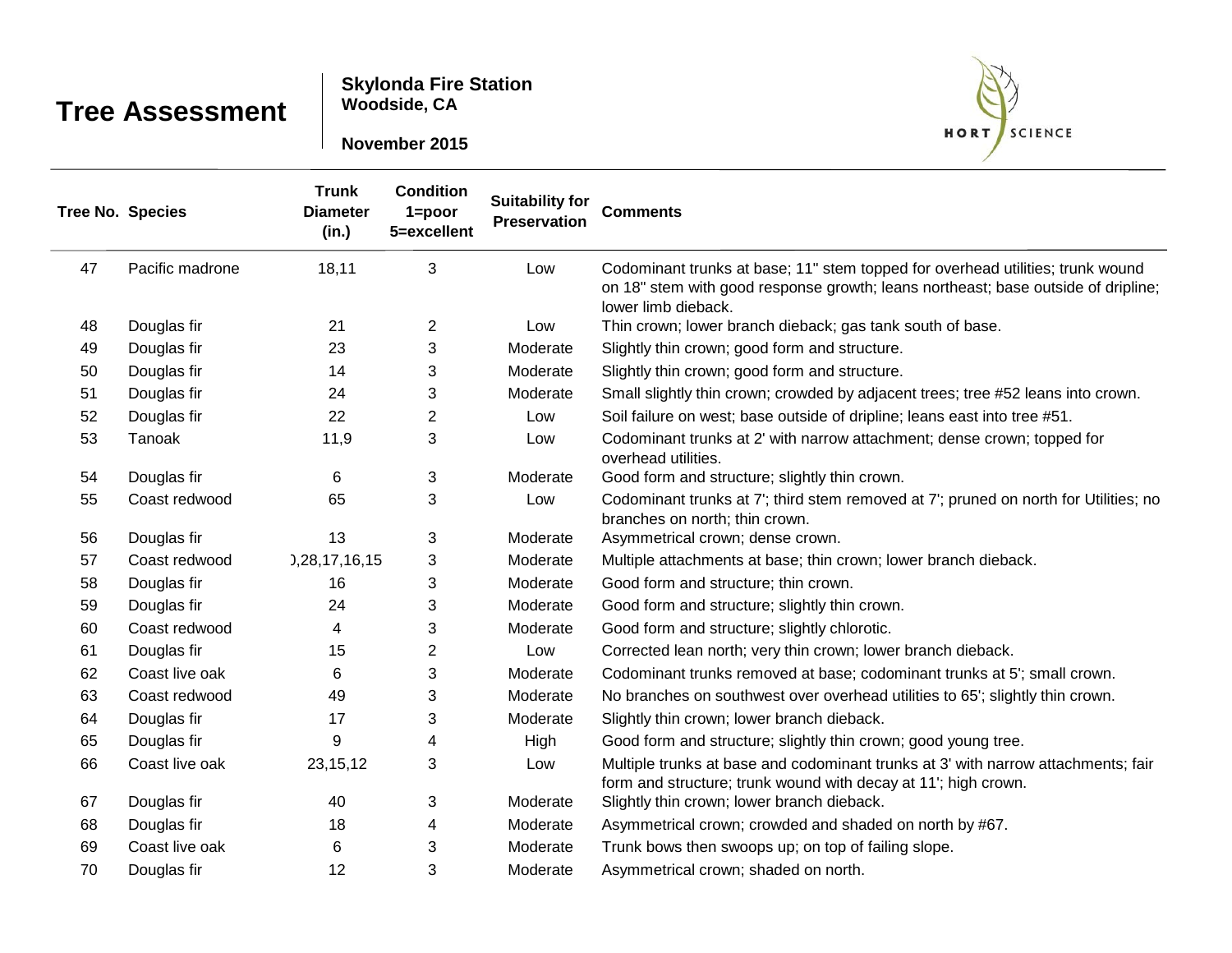**Skylonda Fire Station Woodside, CA**



|    | <b>Tree No. Species</b> | <b>Trunk</b><br><b>Diameter</b><br>(in.) | <b>Condition</b><br>$1 = poor$<br>5=excellent | <b>Suitability for</b><br><b>Preservation</b> | <b>Comments</b>                                                                          |
|----|-------------------------|------------------------------------------|-----------------------------------------------|-----------------------------------------------|------------------------------------------------------------------------------------------|
| 71 | Douglas fir             | 8                                        | 3                                             | Moderate                                      | Small crown; suppressed.                                                                 |
| 72 | Douglas fir             | 16                                       | 4                                             | Moderate                                      | Good form and structure; slightly crowded on northeast.                                  |
| 73 | Monterey pine           | 10                                       | 4                                             | Moderate                                      | Minor trunk swoop; slightly thin crown; good form and structure.                         |
| 74 | Douglas fir             | 12                                       | 3                                             | Moderate                                      | Very close to #75; asymmetrical crown.                                                   |
| 75 | Douglas fir             | 25                                       | 4                                             | Moderate                                      | Good form and structure; small structure to northeast and gas tank to south.             |
| 76 | Douglas fir             | 25                                       | 3                                             | Low                                           | Topped for overhead utilities; poor form and structure.                                  |
| 77 | Douglas fir             | 30                                       | 3                                             | Moderate                                      | Slightly thin, asymmetrical crown; branches removed on north 50'.                        |
| 78 | Douglas fir             | 23                                       | $\overline{2}$                                | Low                                           | Very thin crown; twig and branch dieback; history of branch failure.                     |
| 79 | Douglas fir             | 24                                       | $\overline{c}$                                | Low                                           | Very thin crown; branch dieback.                                                         |
| 80 | Douglas fir             | 27                                       | 3                                             | Low                                           | Corrected lean north over paved area; base outside of dripline.                          |
| 81 | Douglas fir             | 27                                       | 3                                             | Moderate                                      | Good form and structure; slightly thin crown.                                            |
| 82 | Coast redwood           | 55,40                                    | 3                                             | Moderate                                      | Codominant trunks at 3'; slightly thin crown.                                            |
| 83 | Coast redwood           | 44                                       | 4                                             | High                                          | Good form and structure; slightly thin asymmetrical crown; crowded by adjacent<br>trees. |
| 84 | Coast redwood           | 28                                       | 3                                             | Moderate                                      | Thin, asymmetrical crown; crowded.                                                       |
| 85 | Giant sequoia           | 38                                       | 4                                             | High                                          | Good form and structure; slightly thin crown.                                            |
| 86 | Giant sequoia           | 33                                       | 3                                             | Low                                           | Thin crown; lost central leader.                                                         |
| 87 | Monterey pine           | 35                                       | 4                                             | Moderate                                      | Good form and structure; history of branch failure in lower crown; slightly thin.        |
| 88 | Coast redwood           | 19                                       | 4                                             | High                                          | Good form and structure; slightly thin crown.                                            |
| 89 | Plum                    | 10                                       | $\overline{2}$                                | Low                                           | Codominant trunks at 7'; north stem dead; thin crown; in decline.                        |
| 90 | Coast live oak          | 16                                       | 3                                             | Moderate                                      | Crooked trunk; small, high crown.                                                        |
| 91 | Coast live oak          | 15,10                                    | 3                                             | Moderate                                      | Codominant trunks at 3' and 6'; high crown; fair form and structure.                     |
| 92 | Coast redwood           | 70                                       | 3                                             | Moderate                                      | Codominant trunks at 25' and high in crown; slightly thin crown; lifting asphalt.        |